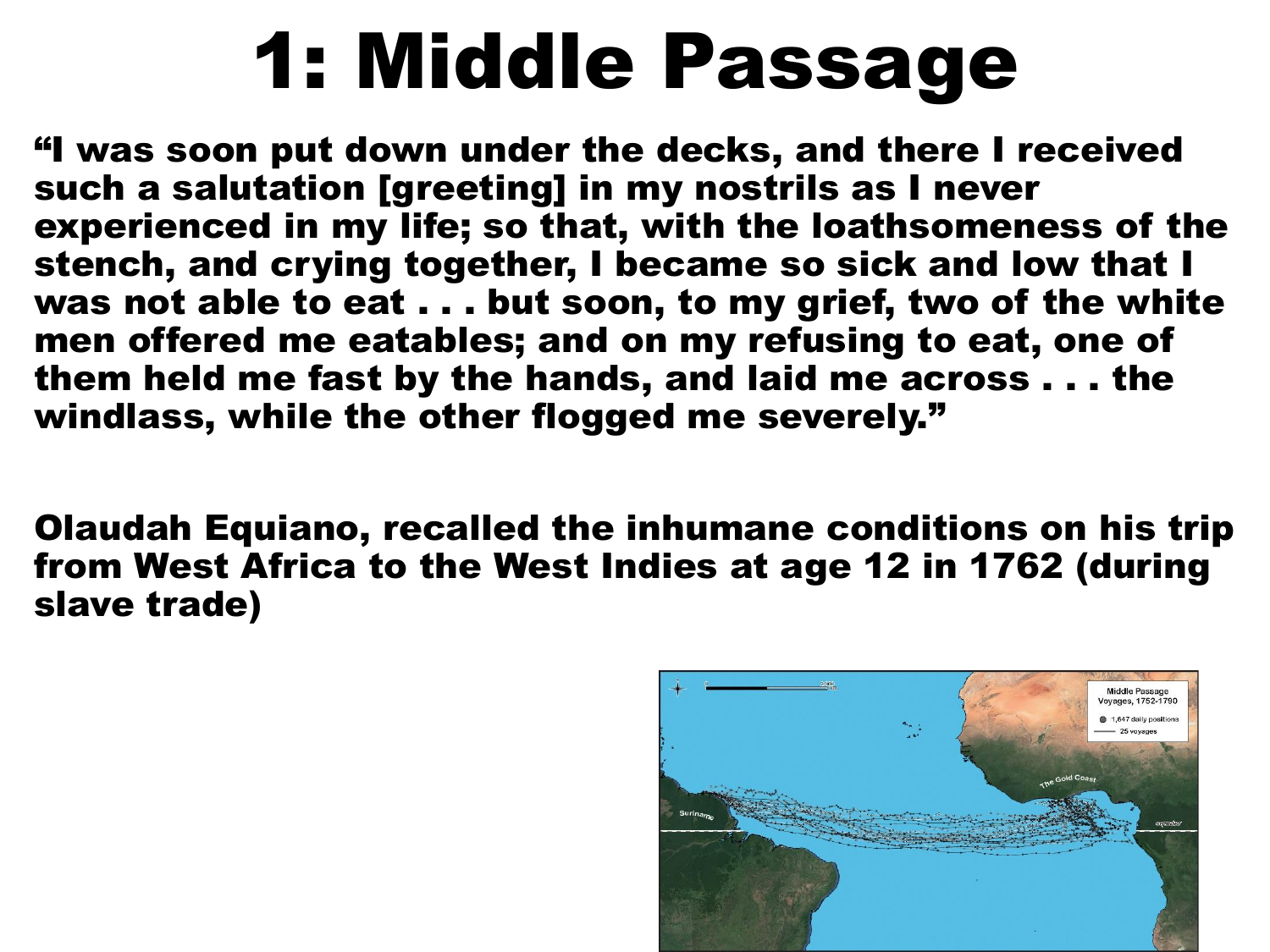### 2: Disease and Catastrophe by David Walbert, Learn NC

"But even the Black Death can't compare to the devastation of the indigenous (native) peoples of North and South America. Hit by wave after wave of multiple diseases to which they had utterly no resistance, they died by the millions. Disease spread from the paths of explorers and the sites of colonization like a stain from a drop of ink on a paper towel. In fact, in North America, disease spread faster than European colonization. When Hernando de Soto explored the Mississippi Valley in the early 1500s he found large, thriving cities connected by networks of trade. By the time Rene-Robert de La Salle followed de Soto's footsteps in the 1680s, those cities had evaporated."



Source: James Killoran et al., The Key to Understanding Global History, Jarrett Publishing (adapted)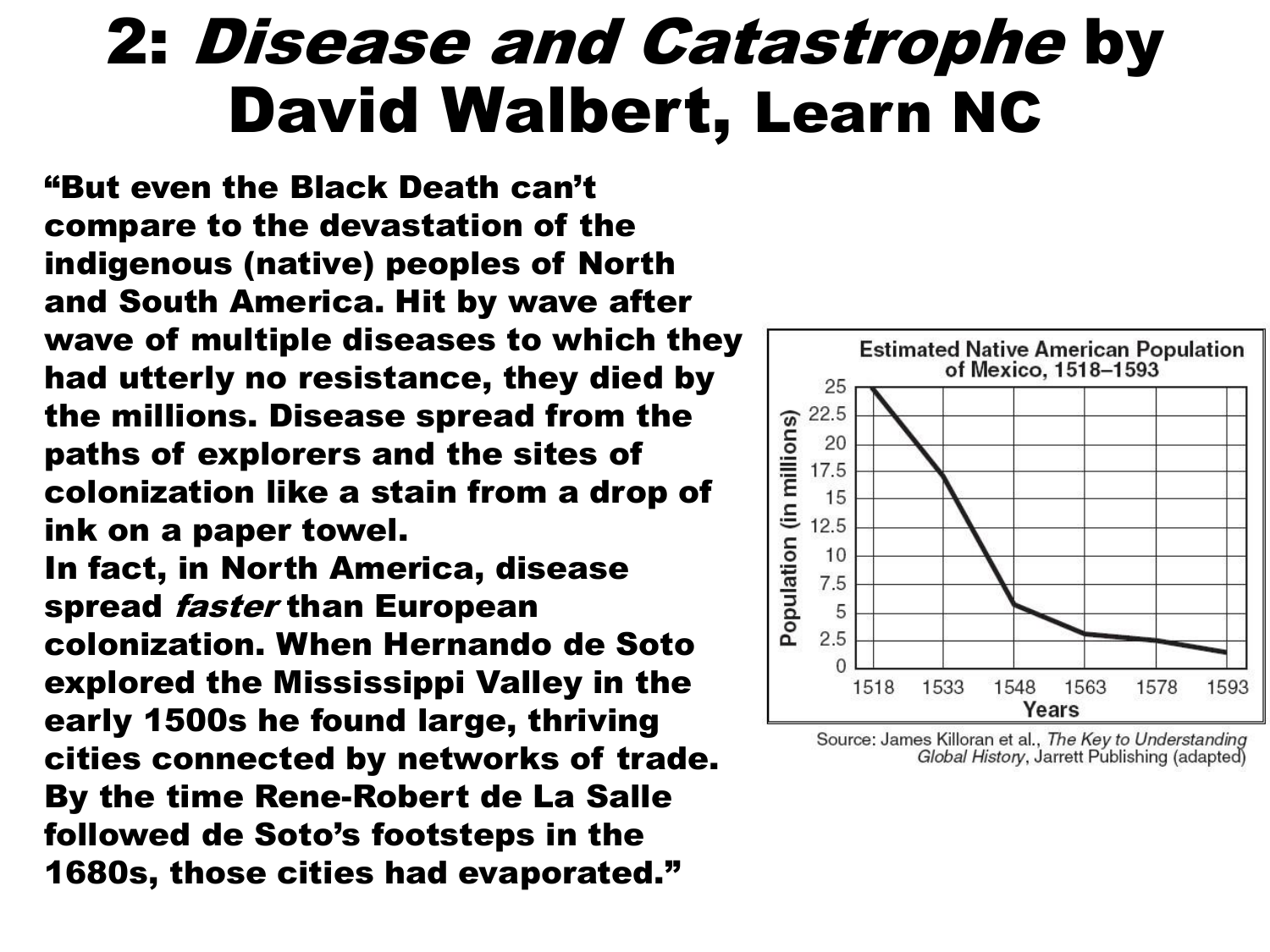## 3: Image



Spaniards are cutting off the hands of Natives for not meeting their gold quota in the mines.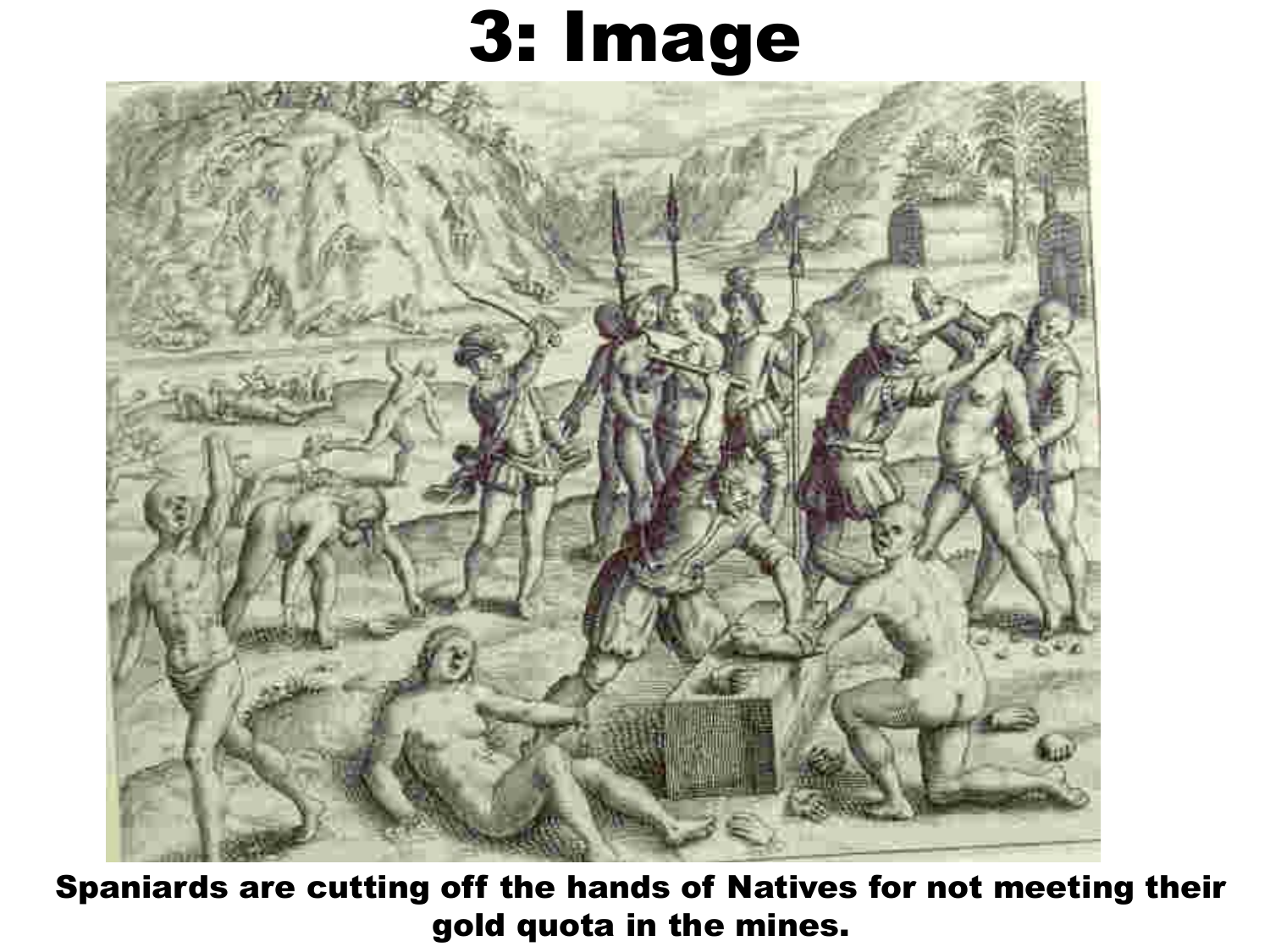## 4: Letter by Christopher Columbus, October 12, 1492

" I gave to them some red caps, and to others glass beads, which they hung about their necks, and many other things of slight value, in which they took much pleasure…They all go quite naked as their mothers bore them. None of them more than 30 years old, very well built, of very handsome bodies and very fine faces. They ought to be good servants and of good skill, for I see that they repeat very quickly whatever is said to them."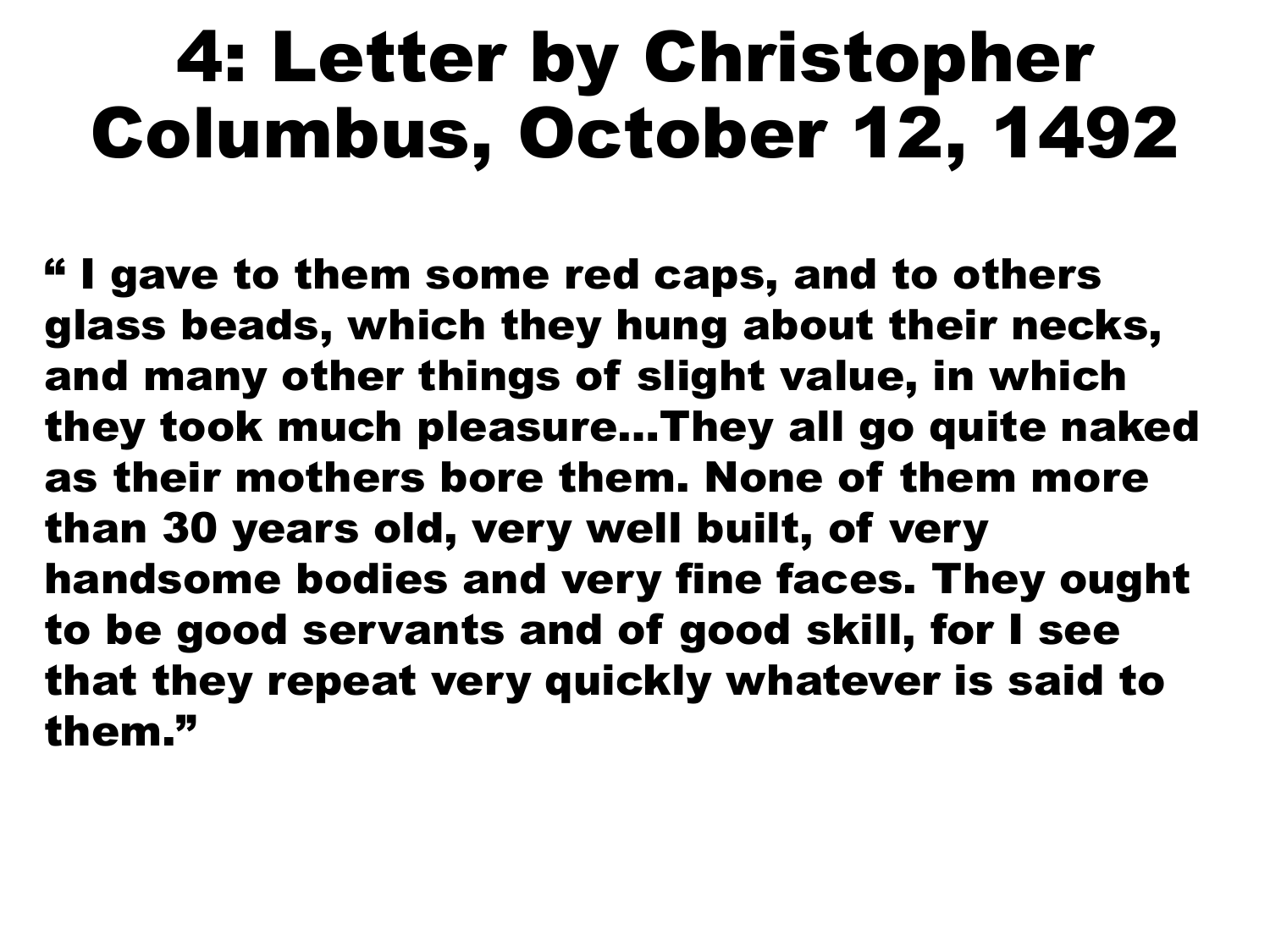# 5: Chief Hatuey

As a witness of the atrocities of the Spanish conquistadors against the Taino Indians, Chief Hatuey rounded up his people and fled. He was finally captured and sentenced to burn at the stake for having organized an uprising against the Spanish.

A Spanish monk who was present on the day of the execution attempted to convert him to Christianity. The friar explained to the chief about conversion, baptism, and the Catholic concept of heaven and hell. He offered to baptize Chief Hatuey.

The chief requested some time to think about the offer. After a few moments he gave his legendary response. Hatuey first asked the monk, "After being baptized, where does one go after death?" The monk responded, "To Heaven." The chief then asked, "And where do the Spanish go after death?" The monk replied, "If they are baptized, they will also go to heaven like all Christians." Then the chief bravely responded "If the Spaniards go to heaven, then I certainly do not want to go there. Do not baptize me, I would prefer to go to hell!"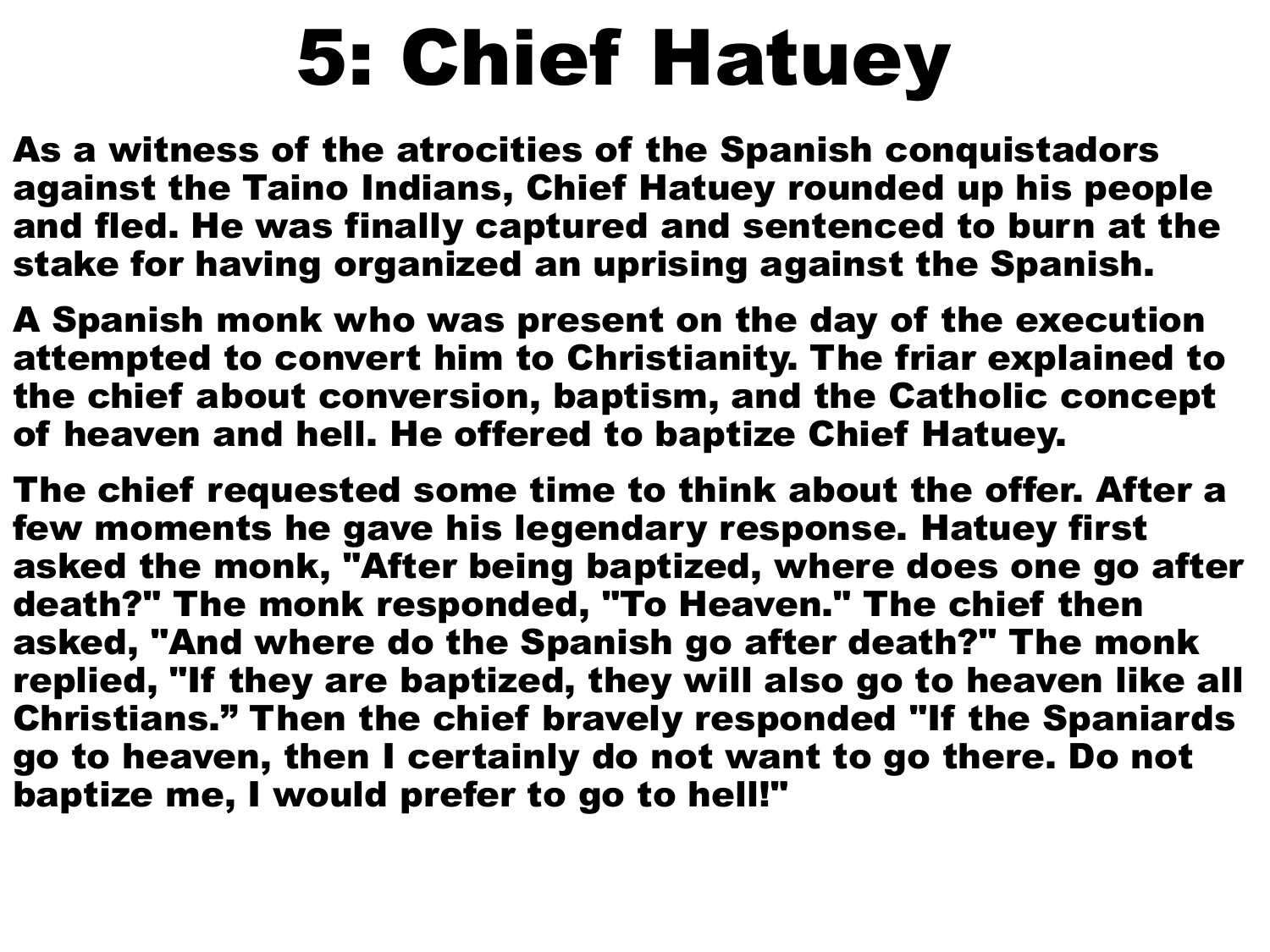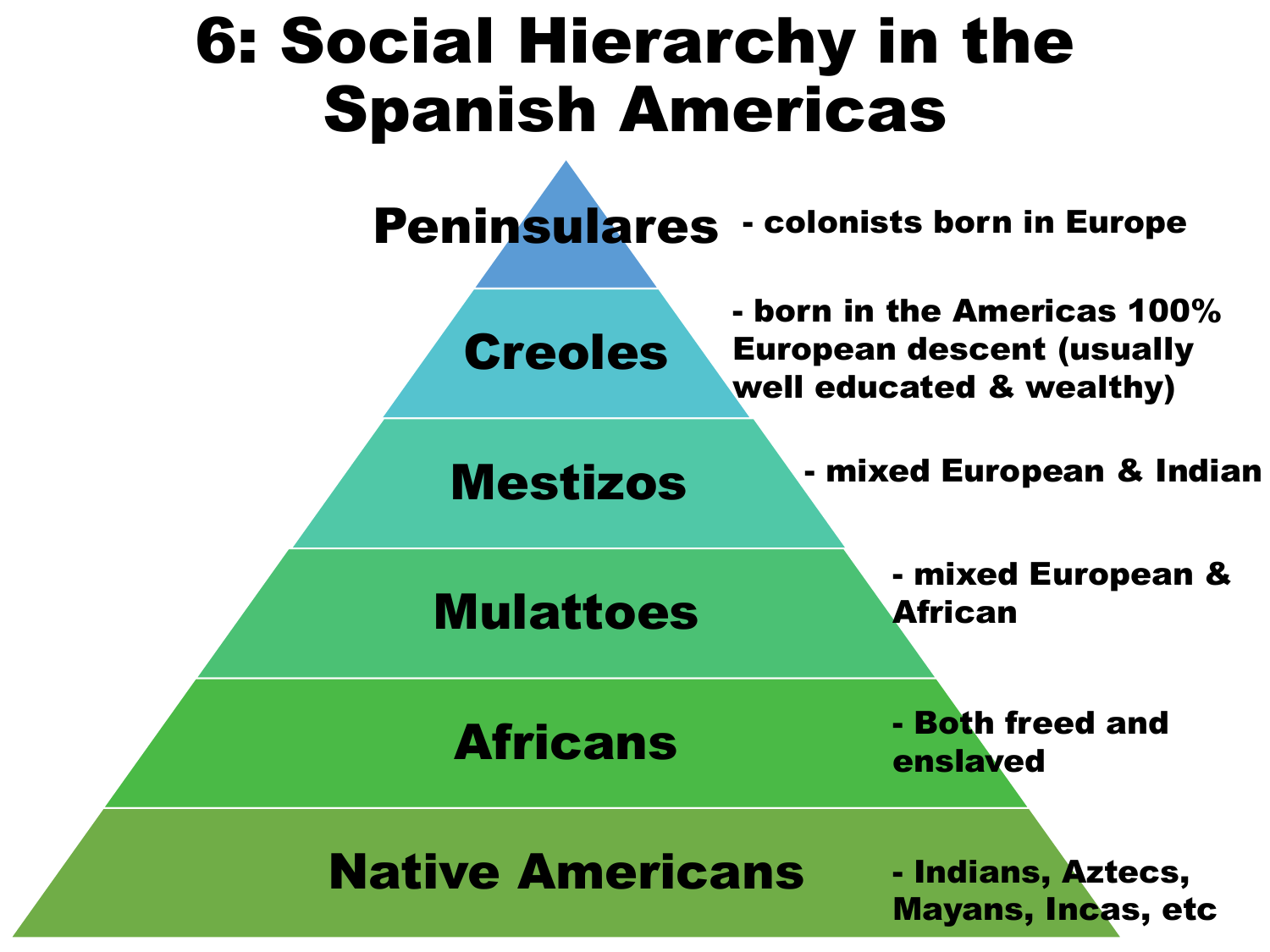#### **7: The Great Disease Migration, Geoffrey Cowley**

Many experts now believe that the New World was home to 40 million to 50 million people before Columbus arrived and that most of them died within decades. In Mexico alone, the native population fell from roughly 30 million in 1519 to 3 million in 1568. There was similar devastation throughout the Caribbean islands, Central America and Peru. Historian David Brion Davis says this was "the greatest genocide in the history of man." Yet it's increasingly clear that most of the carnage had nothing to do with European barbarism. The worst of the suffering was caused not by swords or guns but by germs.

By the time Columbus set sail, the people of the Old World held the distinction of being thoroughly diseased. By domesticating pigs, horses, sheep and cattle, they had infected themselves with a wide array of germs. And through centuries of war, exploration, and City building, they had kept those agents in constant circulation. Virtually any European who crossed the Atlantic during the 16th century had battled such illness as smallpox and measles during childhood and emerged fully immune. By contrast, the people of the Americas had spent thousands of years in biological isolation. By the time Columbus had arrived, groups like the Aztecs and Maya of Central America and Peru's Incas had built cities large enough to sustain major epidemics.

Archeological evidence suggests they suffered from syphilis, tuberculosis, a few intestinal parasites and some types of influenza. Yet they remained untouched by the diseases that had raged for centuries in the Old World. When the newcomers arrived carrying mumps, measles, whooping cough, smallpox, cholera, gonorrhea and yellow fever, the Indians were immunologically defenseless.